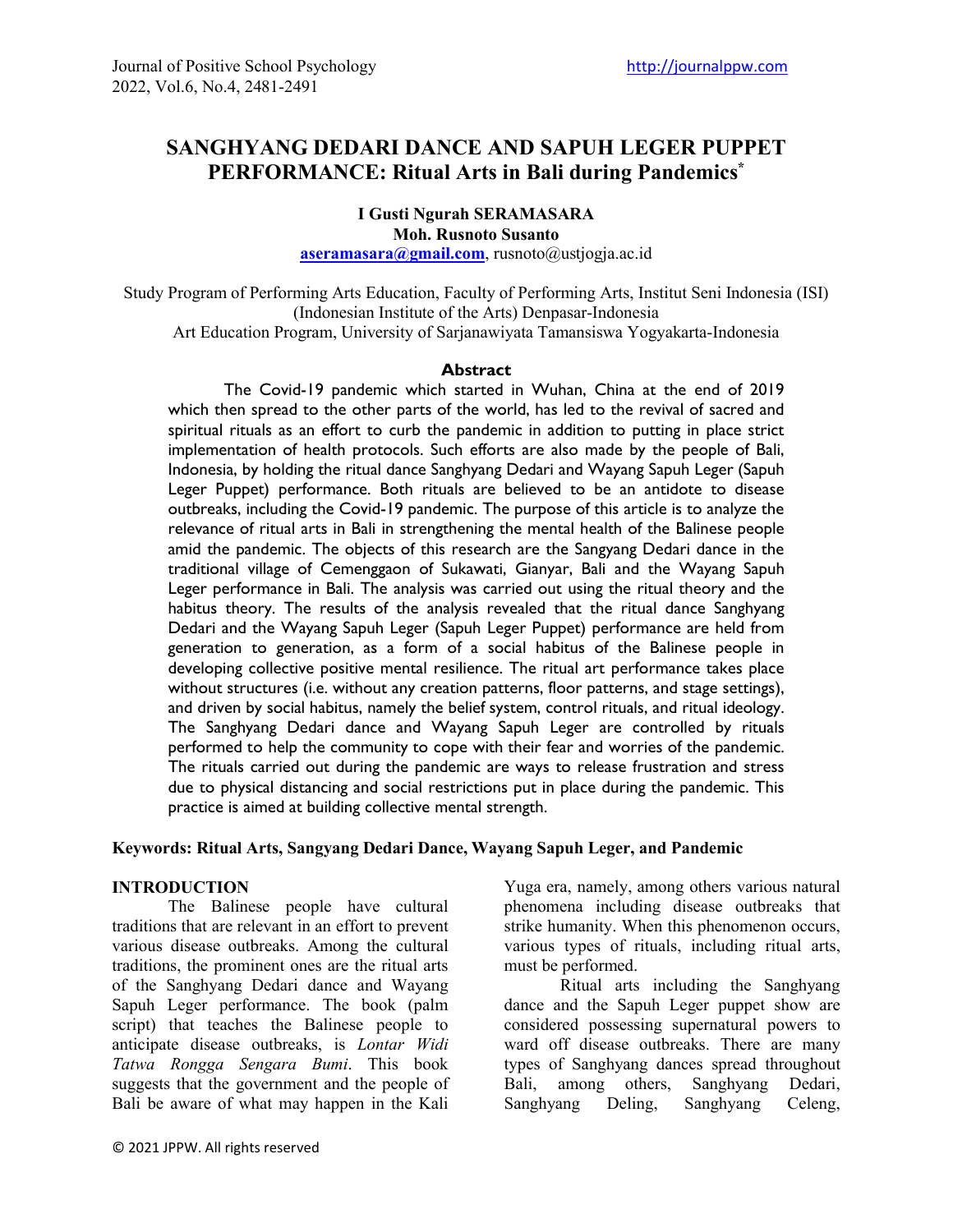Sanghyang Jaran, Sanghyang, and others (Walter Spies and Baryl de Zoete, 1938; Soekawati, 1925). One of the villages that organizes the ritual art of Sanghyang dance as a means of warding off disease outbreaks is Desa Adat (traditional village of) Cemenggaon. The Sapuh Leger puppet ritual is still held by Balinese people, especially those born in Tumpek Wayang. The Covid-19 outbreak that strikes humanity has strengthened the Balinese people's belief in the rituals of Sanghyang dance and Wayang Sapuh Leger.

For the people of Cemenggaon, the *gelungan* (headdress) is a symbol of Ratu Sanghyang Dedari, and as such, putting it on means serving the higher being, namely the deity, Sanghyang Dedari. I Wayan Suka, mentions that the *gelungan* (headdress) is a sacred object, and the ritual to honor the headdress is held on the Saturday of the *wuku* (the week of) wayang, namely on Tumpek Wayang. Sanghyang Dedari in the traditional village of Cemenggaon is symbolized in a form of a *gelungan* (headdress). It is a *pratima* (a Balinese sacred object) belonging to Pura Dalem (a community temple in Bali). Therefore, it is kept in in the Pura Dalem, precisely in a *gedong* (a storage room), located some distance from the village hall (from the interview conducted on 12 February 2021).

The Sapuh Leger puppet ritual is held as a means of cleansing Balinese people who are born on the Tumpek Wayang day. Tumpek Wayang, among Balinese people, is considered a sacred day, because the life of people born in tumpek wayang could be taken by Bhatara Kala. I Made Sidja, an artist and cultural observer as well as a *dalang* (Balinese puppeteer), said that children born on *wuku* (the week of) wayang, especially on Saturday of the week, must be cleansed through *pengelukatan tirta* (holy water) from the Sapuh Leger puppet show. Sapuh Leger means cleansing or purification, to leave no dirt sticking to the human body to avoid being taken by Bhatara Kala, which means to able to prevent ourselves from getting infected by a disease (based on the interview conducted on 12 February 2021).

From the information above, the ritual processes and practices of Sanghyang Dedari and Wayang Sapuh Leger are a means of preventing disease outbreaks. When associated with the Covid-19 outbreak that hit Bali, as well as the rest of the world today, the ritual arts of Sanghyang Dedari and Wayang Sapuh Leger can be interpreted as a means to increase immunity (like vaccines), so that people are not easily infected by diseases.

# **METHOD**

The study on the Sanghyang dance ritual and the Sapuh Leger puppet ritual, requires data on the meaning of these rituals for the Balinese people. This study used the qualitative research method to collect data on the rituals. The qualitative research process started with collecting data, and was followed by analyzing data, developing the data in line with the research theme, and providing interpretation of the collected data (Sugiyono, 2016: 228). The purpose of qualitative research is to present a social view based on the concepts, attitude and perceptions of the research subject concerning an object of the study (Moleong, 2011: 6). The objects of the current research are the Sanghyang Dedari dance ritual in the traditional village of Cemenggaon and Sapuh Leger puppet performance. The research subjects are informants, namely, I Made Sidja, an artist and cultural observer, *bendesa adat* (the traditional village head) of the traditional village of Cemenggaon, and *pemangku* (a Balinese Hindu priest) of Pura Dalem. In relation to the research objects and subjects above, the open interview method was used as the main basis combined with a library research method to explore the meaning of the data.

The theory used to analyze data is the ritual theory*.* The ritual theory suggests that a ritual is built based on the concept that emerges from beliefs, symbols and myths (Bell, 2009: 19). Beliefs, symbols and myths are the concepts that humans have, while rituals are the expressions, or the realization of such concepts. A ritual is built based on the concept which is applied repeatedly (habitual) (Bell, 2009: 19). Bell also explained how control rituals and the ideology of ritual play a role in maintaining social harmony, including in facing a pandemic. The Sanghyang Dedari ritual as an antidote to plagues is a belief that is repeatedly implemented in the Cemenggaon traditional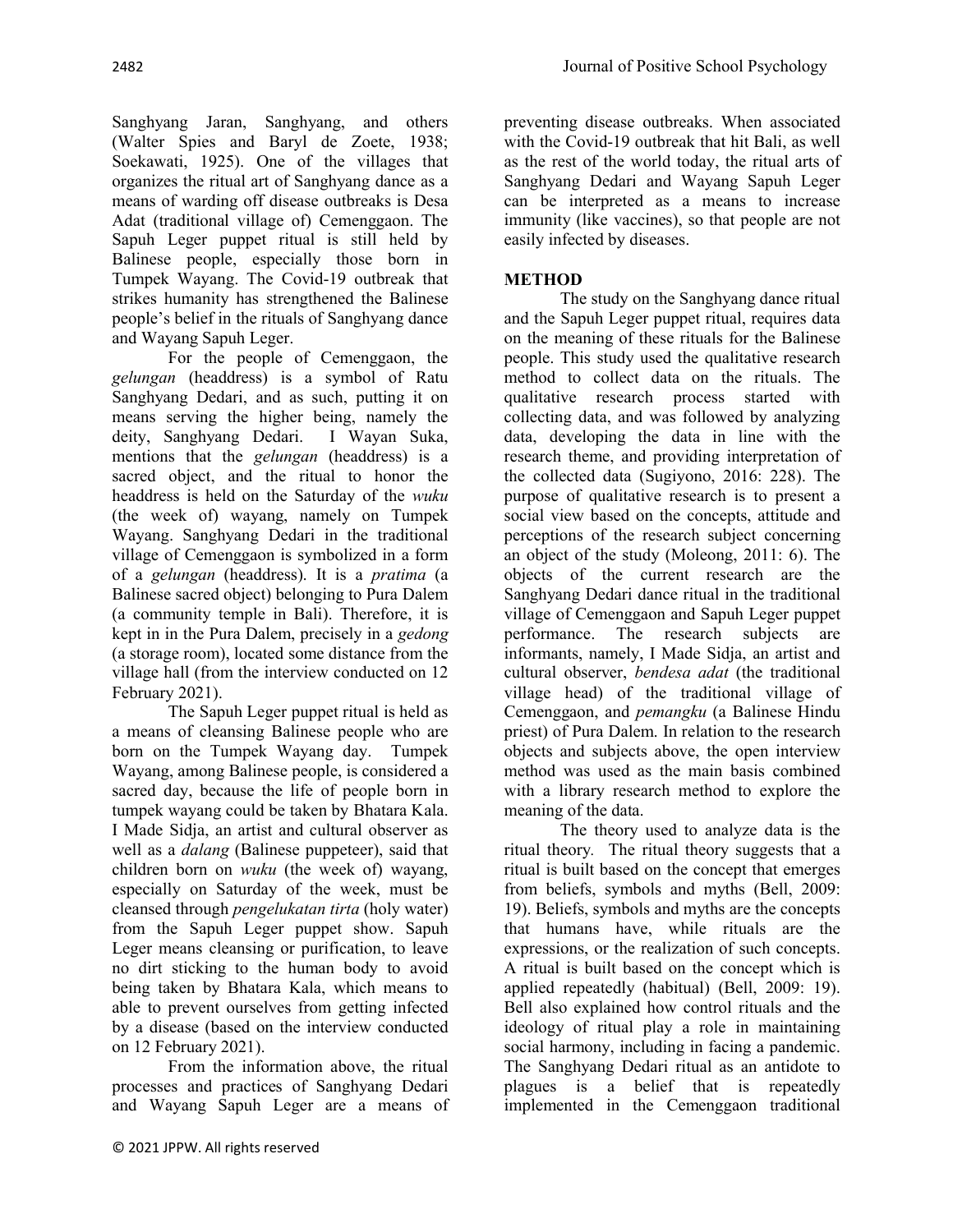village. Therefore, the study of the rituals of Sanghyang Dedari and Wayang Sapuh Leger as social practices can be supported by the habitus theory. Bourdieu stated that habitus is a set of dispositions created and reformulated through the conjuncture of objective structures and personal history. Dispositions are acquired in various social positions that exist within a field, and imply a subjective adjustment to these positions (Harker, Mahar & Wilkes, 1990: 10). "Habitus is a product of history, produces individual and collective practices, or in accordance with the schemes generated by history" (Bourdieu, 1977: 82). This means that habitus is closely related to the belief system of a society which influences the mentality, subconscious mind, and spiritual sensitivity. Bourdieu suggests that habitus also emerges from the deposition of knowledge or beliefs of a person and society supported by accumulated intellectual, social and cultural capital (Mutahir, 2011: 61-68). The rituals of Sanghyang Dedari and Wayang Sapuh Leger have been performed from generation to generation as the social habitus of Balinese people in the face of a pandemic.

## **DISCUSSION**

The history of performing arts has developed from time to time, and changed in line with the change of the times. The change of the times will have an impact on the change in the meaning and function of performing arts. Traditional societies that have strong devotion in honoring the forces of nature have promoted various types of performing arts to function as ceremonial means with sacred meanings. The change in society from a traditional society to a more developed society in the royal times revealed that the art performances were not only held to honor the forces of nature but also the king. In modern society, money has increasingly become more important, and some people hold performing arts to fulfill their need for money which in turn can commercialize the performing arts. Changes of the times have led to changes in the function and meaning of performing arts which have resulted in the loss of various types of performing arts including the Sanghyang dance. Awareness of the importance of maintaining traditional cultural values, including

performing arts, has led to some instances where traditional performing arts have been revived as a means of creating the safety of Balinese people.

The Balinese people believe that disease outbreaks normally occur in *sasih kenem* (the sixth month of Balinese calendar). The first month of the Balinese calendar coincides with July, hence the sixth month coincides with December. From generation to generation, the Balinese people have passed on their belief that a plague usually occurs in the sixth month of Balinese calendar, and thus the sixth month is called month of '*sasih grubug*' (a month of plague). The word '*grubug*' means a social phenomenon of disease outbreaks that take the lives of many people. In order to prevent disease outbreaks, Balinese people perform a ritual called '*nangluk merana*'. The word '*nangluk*' means to contain, and '*merana*' means a plague. *Nangluk melana* is a ritual to curb disease outbreaks or prevent disease outbreaks. The *nangluk merana* ritual process begins with *mecaru* (a purification ceremony) on *sasih kelima* (the fifth Balinese calendar which falls on November) by making *sanggah cucuk* (a small shrine usually made of bamboo) which is placed in front of one's house gate, and decorated with *kober* (cloth) with *god gana* image on it. There are also Balinese people who do not make *sanggah cucuk* and *kober* with the image of the god Gana, but straight away do the *mecaru ceremony*, and then perform the *ngadegan* ceremony (to pray for the presence of) higher beings to protect the residents for one month and seven days.

The variation in the procedure for the implementation of the *nangluk merana* ritual in Bali is influenced by the concept of *desa kala patra*, which means that each village has its own procedures. In addition to the above rituals, Balinese people still practice the Sanghyang Dedari ritual and the Wayang Sapuh Leger ritual to ward off disease outbreaks. A village that still holds the Sanghyang Dedari ritual is Cemenggaon village in Sukawati-Gianyar which is the object of this research. The Sapuh Leger puppet ritual is a self-cleansing ritual that is held by Balinese people on people who were born on the Saturday of *wuku* (the week of) Wayang, known as *tumpek wayang*.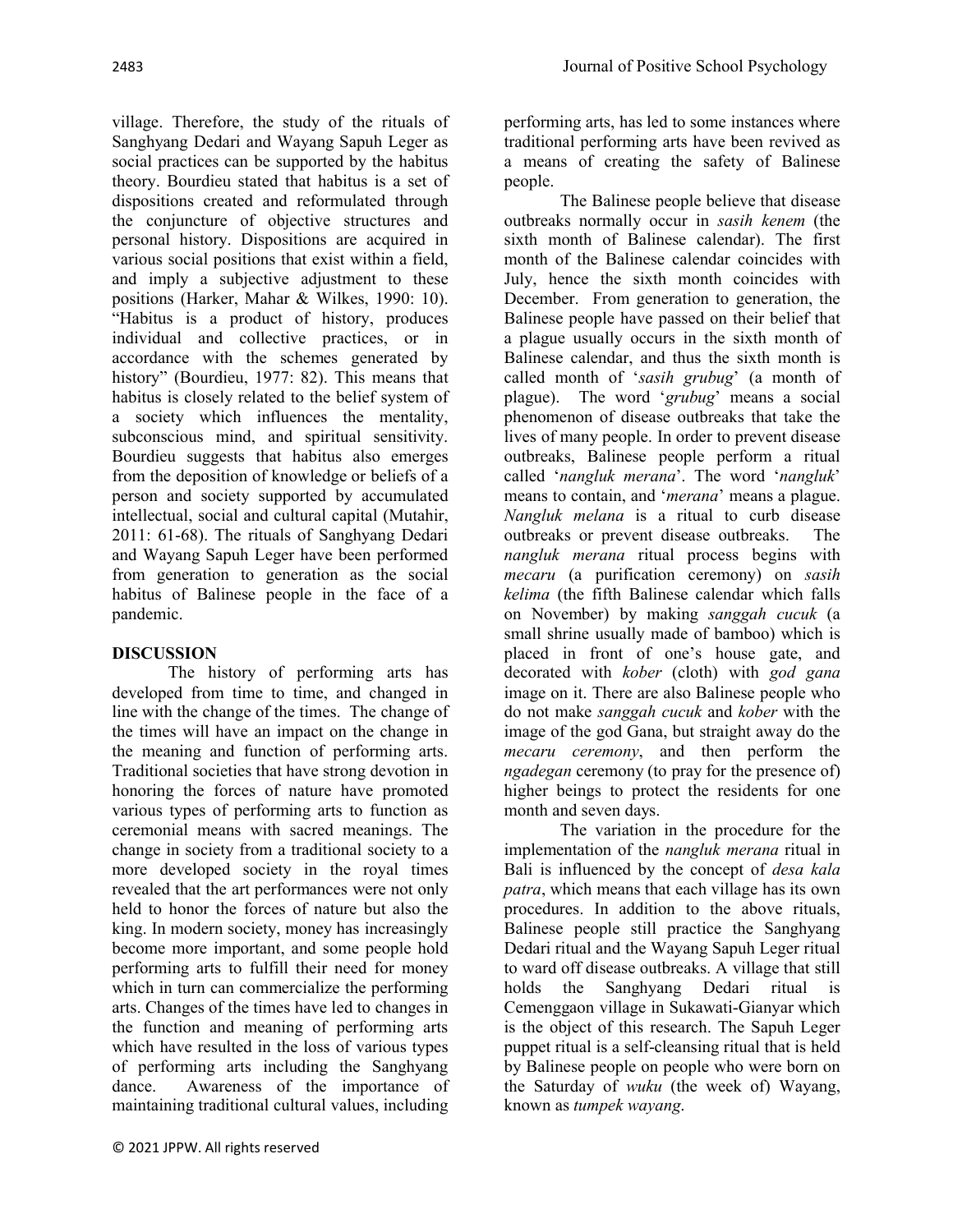# **The ritual of Sanghyang Dedari**

The ritual performance of the Sanghyang dance in Balinese society is believed to be a powerful spiritual means to ward off epidemics. Various types of Sanghyang dances which are used as a means to prevent disease outbreaks and promote public safety, include: 1) Sanghyang Dedari, with dancers wearing a white kebaya and *gelungan legong* (legong headdress), 2) Sanghyang Deling, which is a Sanghyang dance where the dancers bring a doll in the form of a Deling and this is practiced in the community around Lake Batur, 3) Sanghyang Dengkluk, a Sanghyang dance which is a variation of Sanghyang Deling which still exists in Tabanan, 4) Sanghyang Jaran, a Sanghyang dance performed by boys and is often found in the Gianyar area (Pejeng and Blahbatuh), 5) Sanghyang Celeng, a Sanghyang dance that is performed by boys with movements like pigs, and still practiced by the people of the village of Pesangkan, Selat, Karangasem. There are many other Sanghyang dances such as Sanghyang Memedi, Sanghyang Kidang, Sanghyang Janger, and Sanghyang Penyalin (Zoete and Water Spies, 1938). Of the many types of Sanghyang dances above, the Sanghyang Dedari Ritual is the most frequently performed by Balinese people.

The Sanghyang Dedari ritual can be recognized from its process and practice in society. The dance is performed by two or more girls who have not reached their puberty. In the Sanghyang Dedari ritual dance, the dancers are first wafted with incense smoke, and then they will slowly fall unconscious. After they fall unconscious, they will move gracefully with their eyes closed. The girls are dancing in a trance, possessed by a deity, called Sanghyang Dedari. In the Sanghyang Dedari ritual, the girls dance in front of a *pelinggih* (a shrine) wearing a legong headdress (*gelungan legong*). Some villages may have more attributes, according to their local beliefs.

The additional attributes led to variations of names of Sanghyang Dedari dances in villages in Bali. In the village of Ketewel, Sanghyang Dedari is called Sanghyang Legong or Sanghyang Topeng. It is called Sanghyang Legong because the dancer puts on a Legong headdress, while it is called Sanghyang Topeng

because the dancer puts on a mask. The term mask is used following a myth which says that when I Dewa Agung Made Karna meditated, he saw a goddess who was flying with her hands covering her face. After his meditation, he ordered the traditional village head of Ketewel to use a mask in the ritual. In the Banjar Bengkel, Denpasar, Sanghyang Dedari dance is called a sacred legong dance, because the Sanghyang Dedari headdress is the same as the sacred legong headdress. In Cemenggaon Village, which is the object of this research, the headdress is a sacred object and put in a special place, and the headdress is called Ratu Sanghyang Dedari. Sanghyang Dedari in the traditional village of Cemenggaon Sukawati, Gianyar is sacred and is known to be able to serve as a means of warding off disease outbreaks.

Based on the belief of the Balinese people, including the Cemenggaon traditional village community, a disease outbreak usually occurs in December. A disease was described by the people of Bali to have entered the island from the south coast in the late afternoon (*sandikala*), marked by the appearance of a fire ball emerging from the direction of Nusa Penida. It then floated on the sea water, and burst into sparks. The sparks then entered the land (Soekawati, 1925: 321). Thousands of sparks entered the land as a sign that the evil forces had begun to spread the plague causing the Balinese to fall sick and led to many deaths (Soekawati, 1925: 321). Based on the myth that spread in Bali, the fire ball is the embodiment of a supernatural figure who has an extraordinary black magic. He is Jero Gede Mecaling of Pura Dalem Peed, Nusa Penida who comes to the island of Bali to take lives by sending an epidemic of disease. In order to ward off disease outbreaks, the people of Cemenggaon, Sukawati, Gianyar Bali perform a Sanghyang Dedari ritual known as Nangiang Sanghyang Dedari.

The Covid-19 disease outbreak which spread widely and has taken many people's lives can be interpreted as a phenomenon of *grubug* in Bali. The Covid-19 pandemic is considered a '*gering agung*' (a deadly disease outbreak) phenomenon. The belief in the emergence of disease outbreaks is also illustrated in the palm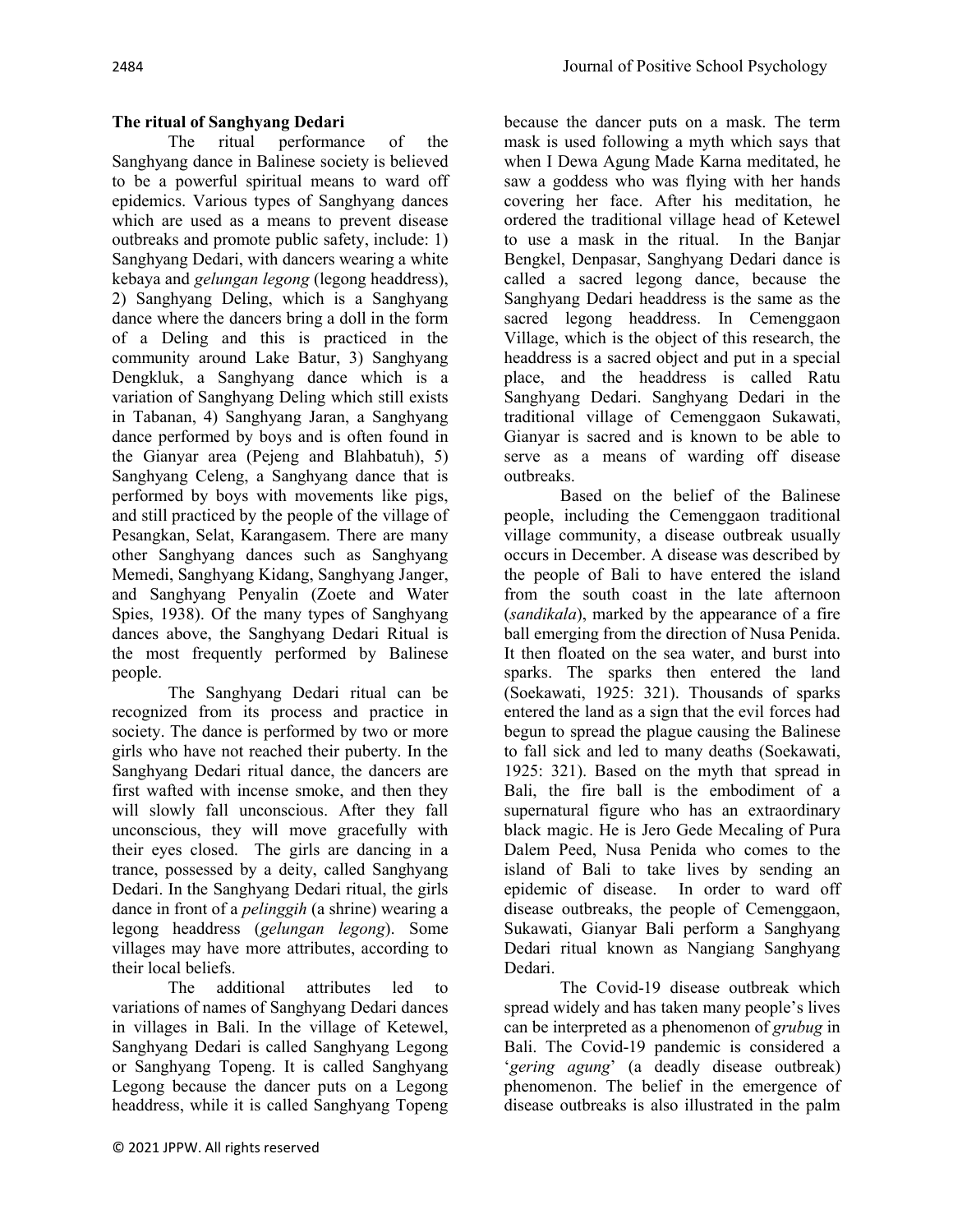script *Widhi Tatwa Rongga Sengara Bumi* as one of the marks of the Kaliyuga era. Kaliyuga era has become a social discourse in the society, and it is related to the current situation. In Widhi Tatwa Rongga Seangara Bumi, it is stated that:

In part 1a *"ritatkalaning ganti kaliyuga bumi, dewa matilar ring madhyapada, mantuk ring swarga mahameru, ginatiyan bhuta sabhumi, sami wang kesusupan butha, baur ikang jagat, prang semulur, ratu memeseh pada ratu, gering sasab merana tan pegat, endah laraning wang, mantra usadhi punah"* (Meaning: In the Kali Yuga era, the gods leave the human realm to return to heaven, and in the human realm, the gods are replaced by butha kala. Humans are influenced by butha kala; life becomes uncertain; wars never end; conflicts between officials occur; disease outbreaks never end; and people face difficulties in various fields of their life). The sentence above is followed by the sentence below:

Part 1b, *"mantra tan pasari, ajwa tan yatna sang bhujangga haji, angemit praja mendala, ngawe kayowaning rat, dana kna watek pandhta aji angucarkan aken wedha, angundur aken gering mara genah iki, sedana aweya, suci 3 soroh, saji tigsng soroh, sesayut dirgha yusa bhumi, pras panyeneng mepanggungan ring pengabhaktian sang ratu, ikat ikang bumi antuk oma tirta, duluring penawa ratna maideran, tkaning jadma kabeh, kon abhakti nunas uri*" (Meaning: Advice and appeals are ignored; the authorities should stay alert to keep the country's safety; [they should] assign priests who are knowledgeable to spread *wedha* to prevent plagues in the region; the offerings consist of three portions of *suci* (offerings for purification), *sayut dirgha yusa bumi,* and *pras panyeneng* to be presented at temples or shrines; keep the harmony among people with *tirta* (holy water), *penawa ratna* to all the people, and tell them to pray for their lives to be spared).

From the contents of the palm script (*lontar*) above, we can see that in the Kali Yuga era disease outbreaks strike humanity, cause confusion among people and result in distress in various sectors. The *lontar* also reminds the authorities to never stop praying to God for the safety of the people by assigning priests to perform *puja* (prayers) by means of *bebantenan*

(offerings) as mentioned above. The Kali Yuga era is understood by the community as an era with unfavorable characteristics, as it poses adverse impacts on humans, nature and states. Disease outbreaks strike humanity, people get confused and anxious, and conflicts affect their lives (Sidemen, 2010: 381). Therefore, the Balinese people believe that the phenomenon of disease outbreaks is not sufficiently countered by a *sekala* way, namely by implementing a health protocol, but must also be supported by a *niskala* (spiritual) way. In an effort to support with a *nisakala* (spiritual) way, the Balinese people have been encouraged by Parisada Hindu Bali (a Balinese Hindu association) to ask for safety by means of *bebantenan* (offerings) in the form of *pejati* and *nasi wong-wongan* (a small human-shaped offering made of rice). In addition to the *bebantenan* (offerings) appealed to by Parisada Hindu Bali, the community of the traditional village of Cemenggaon Sukawati has a ritual tradition of Sanghyang Dedari to ward off the presence of the plague.

In general, Balinese people and the community in the traditional village of Cemenggaon consider the Sanghyang Dedari dance as a sacred dance, and therefore the performance of the Sanghyang Dedari dance is called *nangiang Sanghyang*. The word *nangiang* in Balinese means 'to awake', but in the context of Sanghyang Dedari, *nangiang* means *nyolahang* (to perform a dance). Jro Mangku Dalem (the priest of Pura Dalem) of the traditional village of Cemenggaon, said that *nangiang* Sanghyang Dedari in the traditional village of Cemenggaon is done based on *bisama* (order from the leader) of the village as part of the tradition passed on from generation to generation. Because it has been a tradition passed on from generation to generation, the community agreed to incorporate it in the *awigawi*g (traditional regulations) of the traditional village. Thus, *nyolahang* (performing the dance of) Sanghyang Dedari has become a part of the traditional village *awig-awig* (regulations) based on the agreed *bisama* (decision). The Sanghyang Dedari dance is performed every three (3) years upon a *pawisik* (a vision) of Jro Mangku. Based on the village customs, Sanghyang Dedari dance is performed after the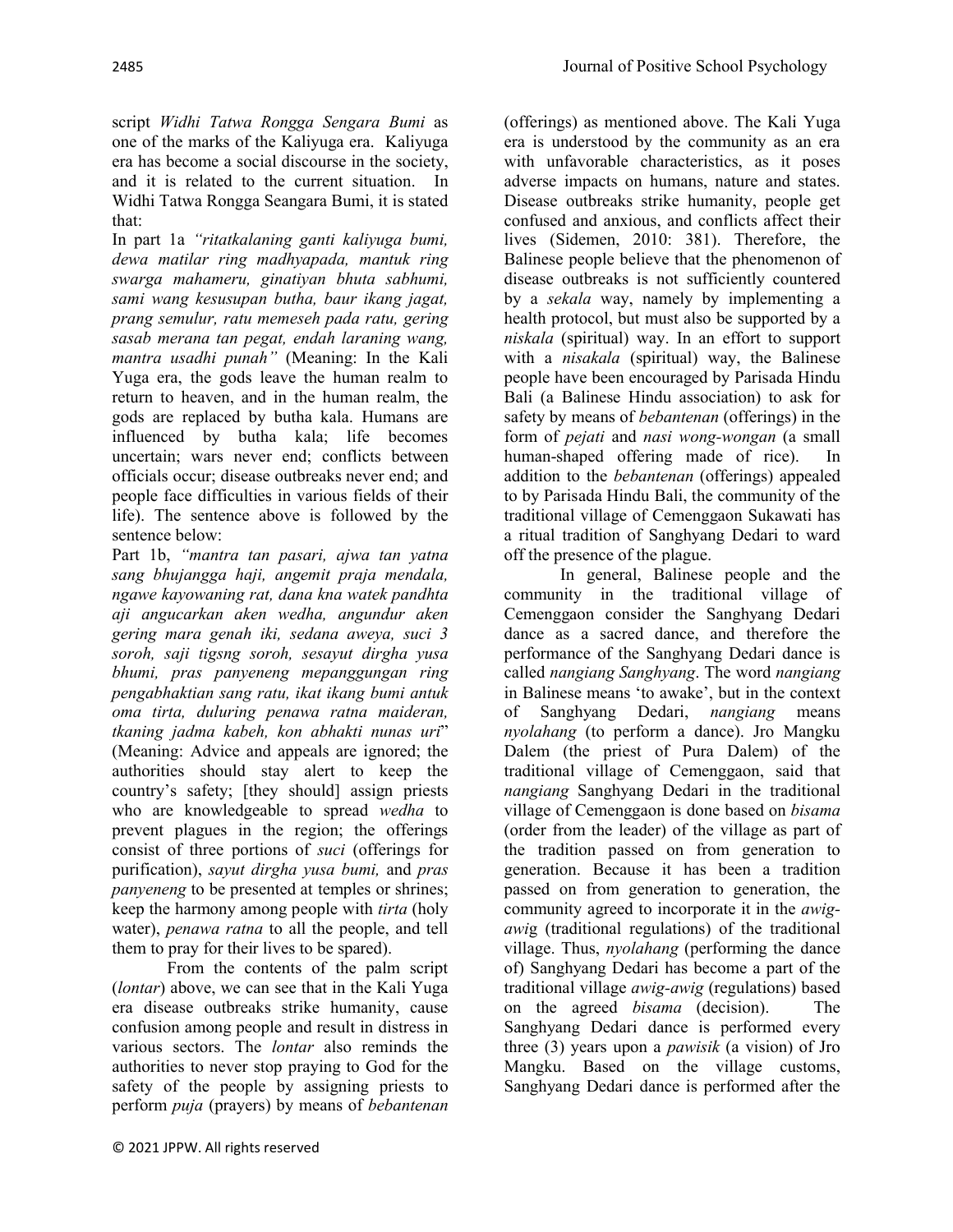*puja wali* (a temple festival) of Pura Desa of Cemenggaon (interview, 17 February 2021).

At the traditional village of Cemenggaon, Sanghyang Dedari is highly sacred to the local people and they place the crown (*gelungan* or headress) as a symbol of the deity. As proof that the local people treat Sanghyang Dedari as sacred, they venerate the crown (*gelungan*) the way they do *rangda* (the demon queen of the Leyaks in Bali) which is made sacred through a ritual called *Ratu Ayu*, and *barong* (the king of the spirits, leader of the hosts of good, and enemy of Rangda), through a ritual called *Ratu Gede*. The *gelungan* or headress of Sanghyang Dedari is made sacred through a sanctifying ritual called Ratu Sanghyang Dedari. The benefit that Sanghyang Dedari has compared to Ratu Ayu and Ratu Gede is that Sanghyang Dedari has a *piodalan* or ceremony that falls on a *tumpek wayang* day. According to I Wayan Suka, the *bendesa adat* or the traditional village head in charge of organizing any kind of and religious activities, the people of the traditional village of Cemenggaon inherit the *gelungan* (crown) of the sacred Sanghyang Dedari as a means to ward off the presence of disease outbreaks. The *piodalan* ceremony is held every Saturday of the week of Wayang, referred to as *tumpek wayang* by the Balinese people.

The *piodalan* ceremony is a ceremony to commemorate the birthday of a holy place or the day someone was born. The *piodalan* ceremony of Sanghyang Dedari falls on the day of *tumpek wayang*, which means that on the day of *tumpek wayang* the first ceremony was set for Sanghyang Dedari headdress, which was then made a symbol of Sanghyang Dedari. The Sanghyang Dedari ritual in the traditional village of Cemenggaon, Sukawati, Gianyar, is held every November, starting with a *mecaru*  ceremony (a purification ritual held to maintain a harmonious relationship between human and the environment). The *mecaru* ceremony in Balinese society is the Buta Yadnya ceremony, in which a holy sacrifice is offered to the Buta Kala (the evil spirits) so that they do not to interfere with human life. After the *mecaru* ceremony is carried out, Sanghyang Dedari is performed around the village to drive away Buta Kala from the village. This act is a ritual to ward

off disease outbreaks and an effort to create safety and harmony for the people of Cemenggaon village (interview, 12 February 2021).

The ritual of performing the Sanghyang Dedari dance is not only a performance around the traditional village of Cemenggaon that is carried out in accordance with *pawisik* (vision), but is a ritual activity to ward off disease outbreaks. Therefore, preserving Sanghyang Dedari from generation to generation is not only about preserving art and cultural values, but it carries a great purpose, namely to ward off disease outbreaks. Thus, the ritual significance of maintaining the safety of the local people of the Cemennggaon traditional village takes precedence over aesthetic values. Therefore, there are no specially trained dancers; instead, the dancers are teenage girls who have not reached their puberty. The girls have the right to perform the Sanghyang Dedari dance as long as they are chosen by Ida Bhatara Dalem. Ida Bhatara Dalem's choice is made through the mediation of Jro Mangku Dalem (the priest of Pura Dalem) supernaturally.

According to Jro Mangku Dalem, the process and performance of the Sanghyang Dedari ritual begin with *mendak* (collecting) the *gelungan* (crown) as a symbol of Sanghyang Dedari from Pura Desa (a village temple, one among three temples of Kayangan Tiga (Desa, Puseh and Dalem temples)) to be taken to Pura Dalem. The *gelungan* is placed at Pura Dalem in a *sanggar agung* (a temporary shrine structure erected for making offerings), which is made of *dapdap* trunk (from the *dapdap* tree or *Erythrina variegata*). After the *gelungan* is placed in the *sanggar agung*, it is then presented with welcome offerings. After offerings are made, teenage girls are gathered before the *gelungan* to be chosen to perform the Sanghyang Dedari dance. The girls are then wafted with incense smoke by Jro Mangku Dalem so that some among them will be possessed. Girls being in a trance is a sign that they are the girls that are chosen by Ida Bhatara Dalem to perform the Sanghyang Dedari dance. The costume worn in performing the dance consists of white cloth and a white blouse, without footwear.

Clothing in a social context has a function of providing comfort, maintaining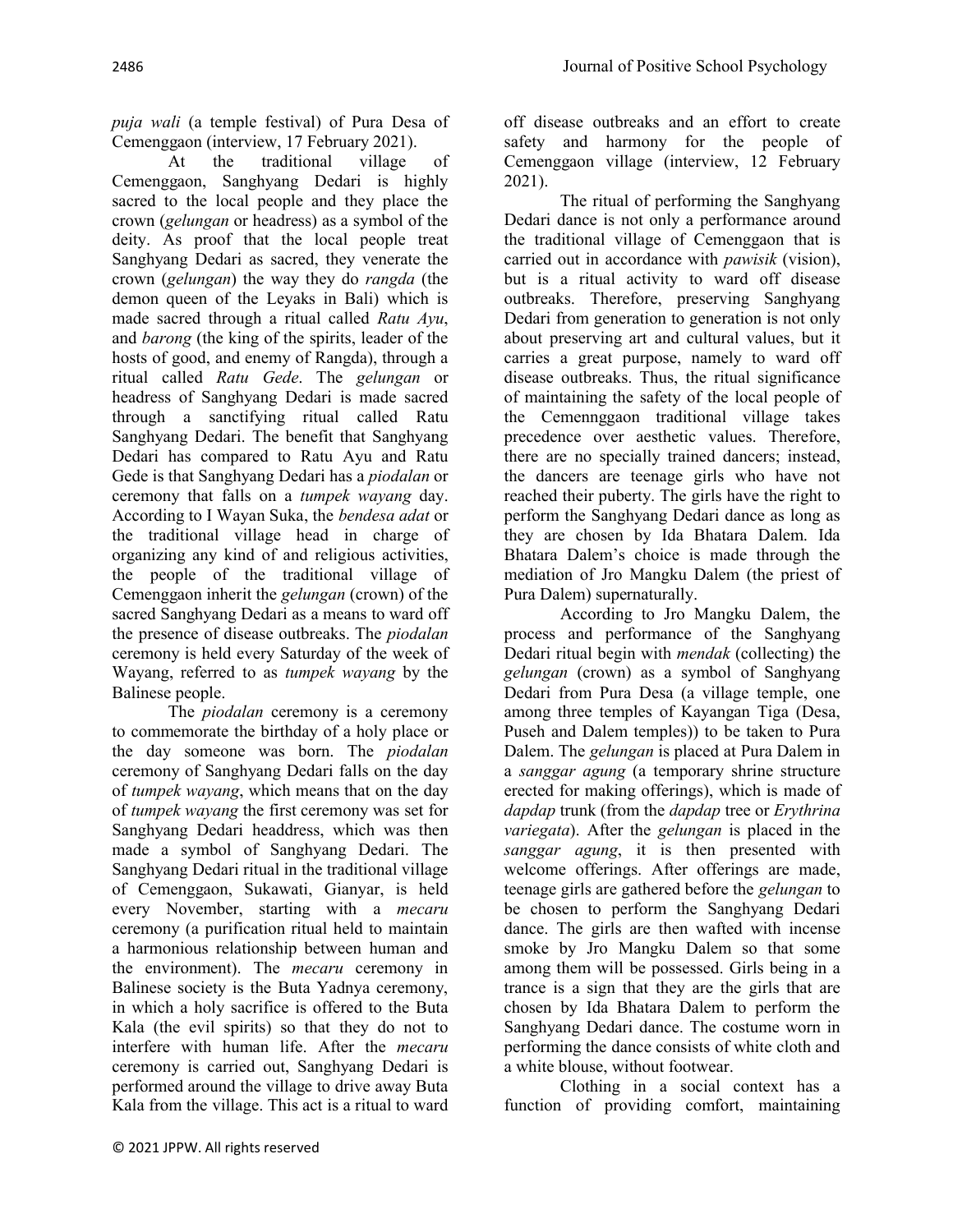modesty, and for showing off (Setiawan, *et al*., 2016:140). In the context of entertainment performing arts, dancers' clothes serve to provide an aesthetic quality, but in the context of ritual performing arts, clothes have their own meaning as a symbol of chastity and purity. The color white is a symbol of purity, and dancing barefoot is a symbol of chastity, authenticity, and clarity. Based on the local belief of the Cemenggaon traditional village community, Sanghyang Dedari is performed barefoot so that the dancers can be in direct contact with the land (*napak pertiwi*). Land in Balinese society is considered the source of life. Land fertility is of great importance to create happiness, safety, and health.

After the dancers are adorned with clothes and *gelungan* (headdress) as a symbol of Sanghyang Dedari, the selected girls dance in an unconscious state with gentle, flexible and graceful movements and their eyes closed. The Sanghyang Dedari ritual takes place for six months. According to Jro Mangku Dalem of the traditional of Cemenggaon, the ritual of the Sanghyang Dedari dance is carried out continuously for six months starting from Bude Kliwon Matal through the next Bude Kliwon Matal. For six months, the girls chosen as dancers must be chastened by the community both in the way they are provided with food and the way they sleep. They are not allowed to get of their house and must stay in a sanctified room. They may leave the house only to go to Pura Dalem and to the house of Jro Mangku Dalem. The performance of the Sanghyang Dedari dance is carried out every holy day (*kajeng kliwon*, full moon, and *tilem* (dead moon) for six months (interview, 17 February 2021).

In this paper, the process and performance of the Sanghyang Dedari ritual in the traditional village of Cemenggaon are analyzed using the ritual theory and the habitus theory developed by Bourdieu. Ritual theory states that a ritual is built based on a concept inherent in the community with a specific purpose. The concept in relation to rituals is a deposition of beliefs, myths and symbols (Bell, 2009:19). In accordance with the information above, the ritual of Sanghyang Dedari in the traditional village of Cemenggaon was built by

involving the concept with the aim of warding off disease outbreaks in the community. This concept is a deposition of their beliefs in the myth about Jro Gede Mecaling who brings plagues to Bali. The Sanghyang Dedari's *gelungan* is a symbol of *niskala* (spiritual realm) power which is considered to have supernatural powers to ward off disease outbreaks. The Sanghyang Dedari ritual is a performance or the execution of a ceremony which is the result of the deposited beliefs about traditions that have been passed down in the community from generation to generation.

The belief in the myth of the presence of Jro Gde Macaling to spread disease outbreaks is supported by predictions contained in literary works. This belief has turned into a deposited thought and is passed down from generation to generation and demonstrated in the form of ritual activities into social habits. Repetitive habits that cover the cognitive and affective dimensions can be considered as *habitus* (Bell, 2009:19). According to Bourdieu, *habitus* is a social disposition formed by history (Bourdieu, 1977:82). *Habitus* in this case is the performance of the Sanghyang Dedari ritual which is carried out every year from time to time. The intellectual capital in this case is the belief in the emergence of a plague every November and December. The social capital is the support of the community, and the sacred identity is manifested by a *gelungan* (crown) symbolizing Ratu Sanghyang Dedari. The field is the place where the ritual is performed, namely at Pura Dalem, and the social practice consists of holding a *piodalan* ceremony, carrying the *gelungan* around the village, and performing the Sanghyang Dedari dance.

In accordance with Bourdieu's theory, the Sanghyang Dedari ritual is a social practice that has been passed down from generation to generation through the interaction between the interests of the community and the interests of tradition preservation. The Sanghyang Dedari ritual as an expression of faith, belief, and tradition is a conception of thought that aims to save the community from various disease outbreaks. It is recognized that disease outbreaks have an impact on various areas of life. Therefore, the people of the traditional village of Cemenggaon consider it important to maintain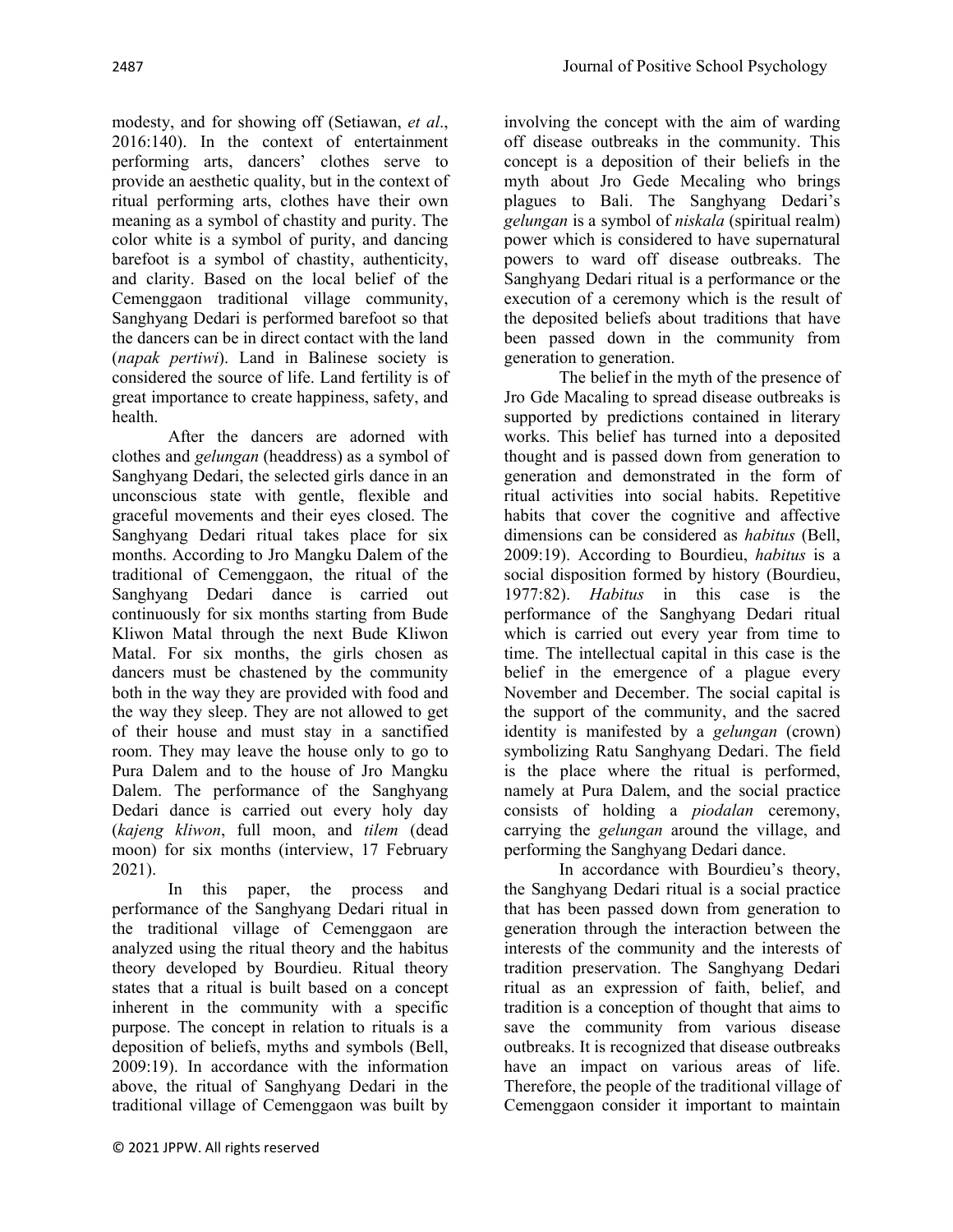The process of *pedudusan* (wafting

the ritual traditions that they have inherited. An epidemic such as Covid 19 cannot be predicted as to when it will end, and therefore requires mental strength to deal with. This mental strength can be formed based on the belief in supernatural powers that emerge from the spiritual realm through the ritual of Sanghyang Dedari in the traditional village of Cemenggaon, Sukawati, Gianyar, Bali. Visible psychological effects in the form of fear and anxiety in the community age group of children and adolescents. Without realizing it, the idea of using the pocong figure is a demythization which was originally a sacred object into a form of media used to deliver messages. (Wegig & Susanto, 2021). This visual play actually reinforces the myth of pocong as the spirits of the dead that can be met in real life by modern people who claim to have faith (remythology)

A ritual is a concept that is expressed or demonstrated and oriented towards a desirable goal (Bell, 2009). The goal to be achieved in the performance of the Sanghyang Dedari ritual in the traditional village of Cemenggaon is for the community to be protected from disease outbreaks. The Sanghyang Dedari ritual is performed and carried out through a process that begins with the preparation for *mendak* (collecting) Ratu Sanghyang Dedari, who is symbolized in the form of *gelungan* or headdress, from the Pura Desa (village temple), to then be brought to Pura Dalem. At Pura Dalem, a shrine for the Sanghyang Dedari is made in the form of a Sanggar Tawang (a temporary shrine structure erected for making offerings), which is made of *dapdap* trunk. At the Sanggar Tawang, Sanghyang Dedari is given a ceremony with offerings, as well as holy water and incense. At this time, the girls who have not reached their puberty are summoned, and then before Ratu Sanghyang Dedari they are cleansed with holy water. The Pemangku Dalem (the priest of the Pura Dalem) then performs worship with mantras and performs meditation in order to receive *pawisik* (a vision) to appoint two girls as the servant of Ratu Sanghyang Dedari. After receiving a *pawisik*, Jro Mangku Dalem points to two girls according to the *pawisik* and then waft them with smoke from the incense that had been lit.

insence smoke) is accompanied by Sanghyang's *gending-gending* or singing which is very soft and magical, and touches very deep feelings and emotions. The *pedudusan* performed on the Sanghyang Dedari dancers is a purification process accompanied by chanting and vocal singing. The singing also guides the feelings of our souls, especially with the dancers being in a state of unconsciousness, making it highly possible for a trance to occur. After the two girls are in a trance, with their eyes closed while performing dance movements, Ratu Sanghyang Dedari is carried and a dance is performed to her, which is called *nyolahan* (performing the dance) for Ratu Sanghyang (interview, 17 February 2021). The performing arts of the Sanghyang Dedari dance ritual are presented without a structure, but the people associate the performance with carrying out the plays of Jobog, Kuntir, Lasem, and others. Likewise, when the Sanghyang dancers are served food, the dancers are associated with dancing the Cupak Gerantang, even though formally there is no clear choreography (without a performance structure).

## **The Wayang Sapuh Leger Performance Ritual**

Balinese people consider Tumpek Wayang Day as a sacred day, because the life of the people born on Tumpek Wayang could be taken by Kala (or also known as Bhatara Kala). This belief is based on the existence of a religious myth that describes the birth of Kala, the son of God Shiva on the Tumpek Wayang Day. Shiva also has a child named Rare Kumara who was also born on Tumpek Wayang. Kala did not want anyone to have the same birthday as his, although in fact his younger brother was also born on the same day, namely on Tumpek Wayang. He then asked his father (Lord Shiva)'s permission to take his younger brother's life so that no one would have the same birthday as his. Shiva gave his permission on a condition that Kala should wait until his younger brother became an adult. Kala agreed to it and looked forward to the time his father could fulfill his promise. On the other hand, Shiva called his son Rare Kumara, to bless him with a power so that he would never grow up. After waiting for a long time, Kala realized that Rare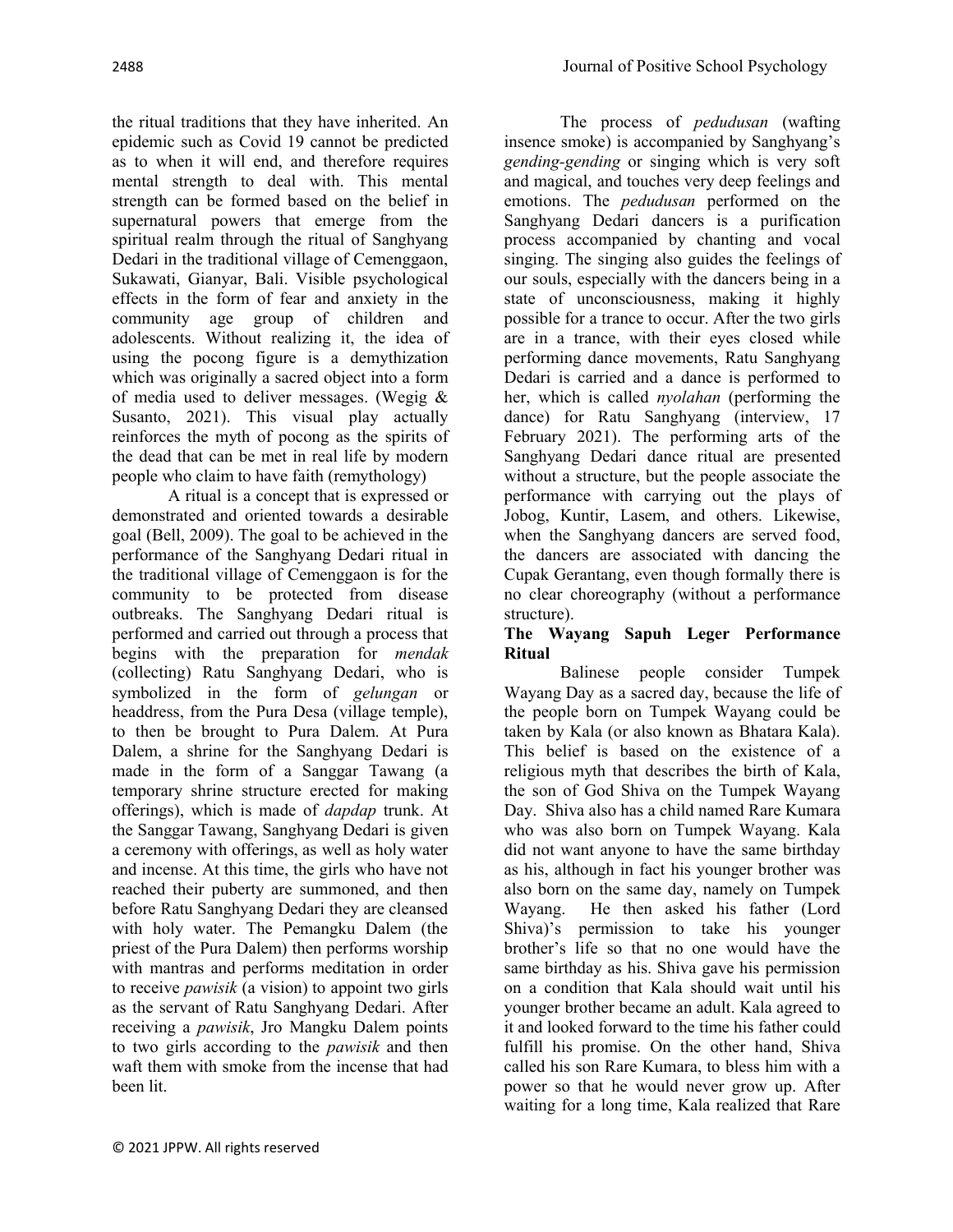Kumara never grew up. He could not wait any longer, so he chased Rare Kumara.

Rare Kumara knew that he was being chased, so he ran away and came across a puppet show. He then took refuge in the puppeteer. When Kala arrived at the puppet show, he did not find Rare Kumara. Kala was fascinated by the Wayang performance. When Kala was there, the *dalang* (puppeteer) asked Rare Kumara to go into the resonator (a bamboo hole) of the puppet *gender* musical instrument, so that he could survive the pursuit. The success of the *dalang* in rescuing Rare Kumara caused Shiva to bestow upon him an ability to perform a cleansing ritual on people who are born on Tumpek Wayang. The purification ritual by a puppet show on the day of Tumpek Wayang is known as Wayang Sapuh Leger.

I Made Sidja, an artist and cultural observer as well as a *dalang* (Balinese puppeteer), said that children born on *wuku* (the week of) wayang, especially on Saturday of the week, must be cleansed through *pengelukatan tirta* (holy water) from the Sapuh Leger puppet show. The word '*sapuh*' means 'to clean', while the word '*leger*' means *leteh* (dirt), so *Sapuh Leger* means cleaning the dirt that sticks to the human body from birth (interview, 12 February 2021). Based on the information provided by I Made Sidja, it can be said that the ritual of the Sapuh Leger puppet show can be interpreted as a means to increase immunity, so that one will not be easily infected by a disease. Sapuh Leger puppet show can be considered as a means to cleanse one from any disease that he/she has. Therefore, the Sapuh Leger puppet show can be interpreted as a vaccine in order to increase immunity in the face of the Covid-19 outbreak.

The ritual of Wayang Sapuh Leger performance is a religious practice held when humans cannot overcome social phenomena that they cannot explain (Sudarma, 2017: 22). The Sapuh Leger puppet show ritual, is a religious activity carried out by people who believe in supernatural power. The ritual process of the Sapuh Leger puppet show begins by determining the time for the ritual, namely on Saturday of the *Wuku* (week of) Wayang (Tumpek Wayang). It starts with the preparation of ceremonial means and the designation of a *dalang* (traditional Balinese puppeteer) who has already undergone

a *mewinten* (purification) ritual, and is considered to have spiritual abilities to communicate with supernatural beings.

I Made Sidja mentions that the process of the ritual starts with making the stage using a banana trunk to which the puppet sticks will be stuck. A *dapdap* trunk is stuck on each far end of the banana trunk, on the right and the left ends of the banana trunk. A cotton string is then tied on one *dapdap* trunk and then extended to the other *dapdap* trunk. As many as 11 pieces of old Chinese coins are attached to the left *dapdap* trunk, while 200 pieces of old Chinese coins are attached to the right *dapdap* trunk. After the performance ends, the puppeteer presents *bebatenan* (offerings) with holy water in a *sangku* (a bowl). The offerings and the holy water are blessed with mantras. The holy water is then sprinkled and drunk by the person blessed in the Sapuh Leger ritual.

From the process and performance of the Sapuh Leger ritual, it can be seen that there is a very strong belief in Balinese society, that supernatural forces (*niskala*) can help Balinese people avoid a disease. This belief stems from a deposition of knowledge that has been passed down from generation to generation, becoming the belief of the Balinese people. The belief is an intellectual and cultural capital that is applied repeatedly in the Balinese society in the form of the Sanghyang Dedari ritual and Wayang Sapuh Leger and such belief has become a habitus. Bourdieu, cited in Mutahir (2011: 61-68), states that social practice is carried out in the presence of habitus, capital and fields. Consistent with Bourdieu's theory, the Sanghyang Dedari ritual and the Wayang Sapuh Leger ritual are social practices. The ritual is carried out by the Balinese people based on a tradition, namely a habit from generation to generation, and the belief in the presence of disease outbreaks which may come every year (cultural capital). As for the Sanghyang Dedari ritual in the traditional village of Cemenggaon, the place (the field) where the ritual is performed is Pura Dalem, and then the Sanghyang Dedari is then paraded around the village. The place (the field) for the Wayang Sapuh Leger ritual can be the dalang's (puppeteer's) house or the house of the person who has the ritual performed.

**Ideology of Ritual**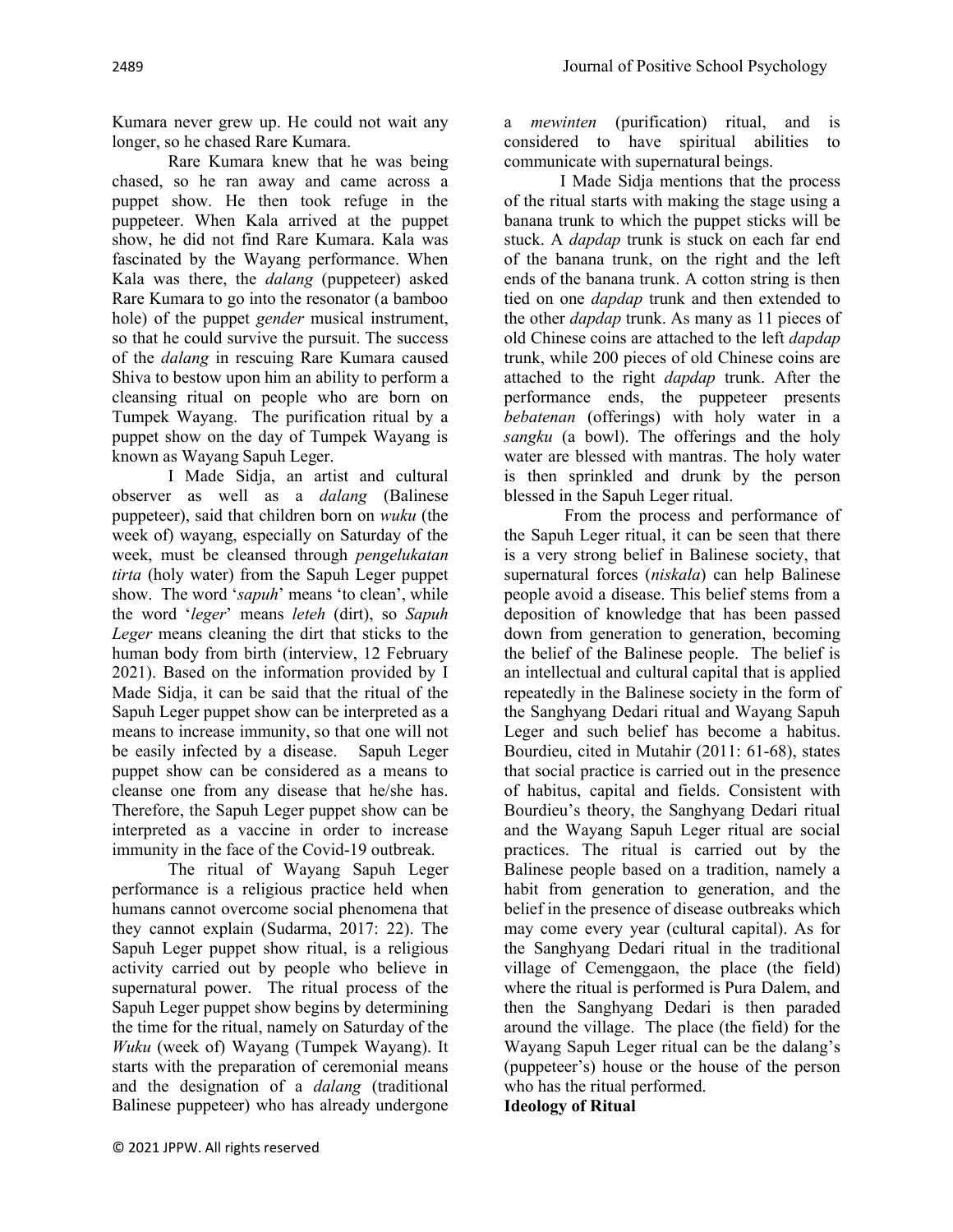The performing arts of Sangyang Dedari and Wayang Sapu Leger are controlled by a ritual system. Durkhein views ritual as a dramatization of a collective image driven by a mystical and communal experience (Durkhein in Bell, 2009: 171). This view points to the presence of ritual performing arts which is a unitary ritual event itself. Control ritual is a community adaptation effort in deafling with external pressures, including the Covid-19 pandemic, with a set of belief systems, *upakara* (means of ceremonies or offerings), and the processions.

The Balinese people believe that after holding the ritual arts of Sanghyang Dedari and Wayang Sapu Leger, all members of the community can feel safer and healthier both physically and mentally. A sense of optimism emerges collectively eliminating the adversity and fear caused by the pandemic. Scientifically, Douka suggested that traditional dances develop physical fitness and happiness, especially among the elderly (Douka, et.al., 2019: 1). Douka explained that dance is a combination of music and movement skills, which coordinates body movements with rhythmic stimuli so as to build movement sensitivity. The results of this research bring us closer to the fact that the function of ritual performing arts is not only to support psychological health, but also builds physical fitness.

The ideology of ritual revives the social habitus of the Balinese people in the face of the pandemic by offering ritual performing arts as an answer. This habitus has been going on for generations and remains relevant today. Roy views that the corona virus is God's way of getting us back to thinking and acting correctly. This virus reminds us to pray, and it has temporarily halted our busy activities (Roy, in Maqin, et al. (ed), 2020: 57). Roy's viewpoint shifts ritual from being practical to being contextual in dealing with the situation. The handling of the Covid-19 pandemic should not only involve the clinical dimension, but what is important is that it should also engage a spiritual method with a set of rituals.

## **CONCLUSION**

Based on what has been described above, in addition to enforcing health protocols, disease outbreaks that hit the Balinese people

such as the Covid 19 pandemic are also overcome through ritual arts. The belief of the Balinese people, especially the community in the traditional village of Cemenggaon, is that the plague can be countered with the help of the spiritual power. The spiritual power will be able to help ward off the plague through the performance of the ritual art of Sanghyang Dedari dance. To increase immunity from diseases, Balinese people also believe in the Wayang Sapuh Leger ritual, especially for people born on the day of *tumpek wayang*.

The ritual process of Sanghyang Dedari in the traditional village of Cemenggaon involves a *medudus* (incense wafting) ceremony so that the dancers can become possessed by the spirits of the deities, so that they perform the dance in an unconscious state accompanied by a female choir and a male choir. The performance of the Sanghyang Dedari dance ritual is carried out through a series of *piodalan* ceremonies every six months, and a *nangkluk* ceremony honoring Sanghyang Dedari every year. The process of the Sapuh Leger Puppet ritual is carried out by involving a puppeteer who has undergone a *pewintanan* (purification) ceremony, so that he is able to make *tirta pengruwatan* (holy water for healing) with his spiritual abilities. The performance of the Sapuh Leger Puppet ritual is on Saturday of Wuku (the week of) Wayang, referred to as *tumpek wayang*) which is considered a sacred day, the day for the Buta Kala or the evil spirits to roam around to negatively affect human health.

The ritual arts of Sanghyang Dedari and Wayang Sapuh Leger are control-ritual art performances. Ritual serves as the main tool, and then comes the aesthetic of the event, with various processions and ceremonies. The involvement of ritual practitioners, such as priests, customary leaders, offering makers, and others is important. The ideology of ritual is an effort by the Balinese people to build harmony between physical and mental-spiritual health. In facing the Covid-19 pandemic, people need mental and physical strength at the same time.

**\***Translated from Bahasa to English by Ni Luh Windiari and Verra Mulianingsih